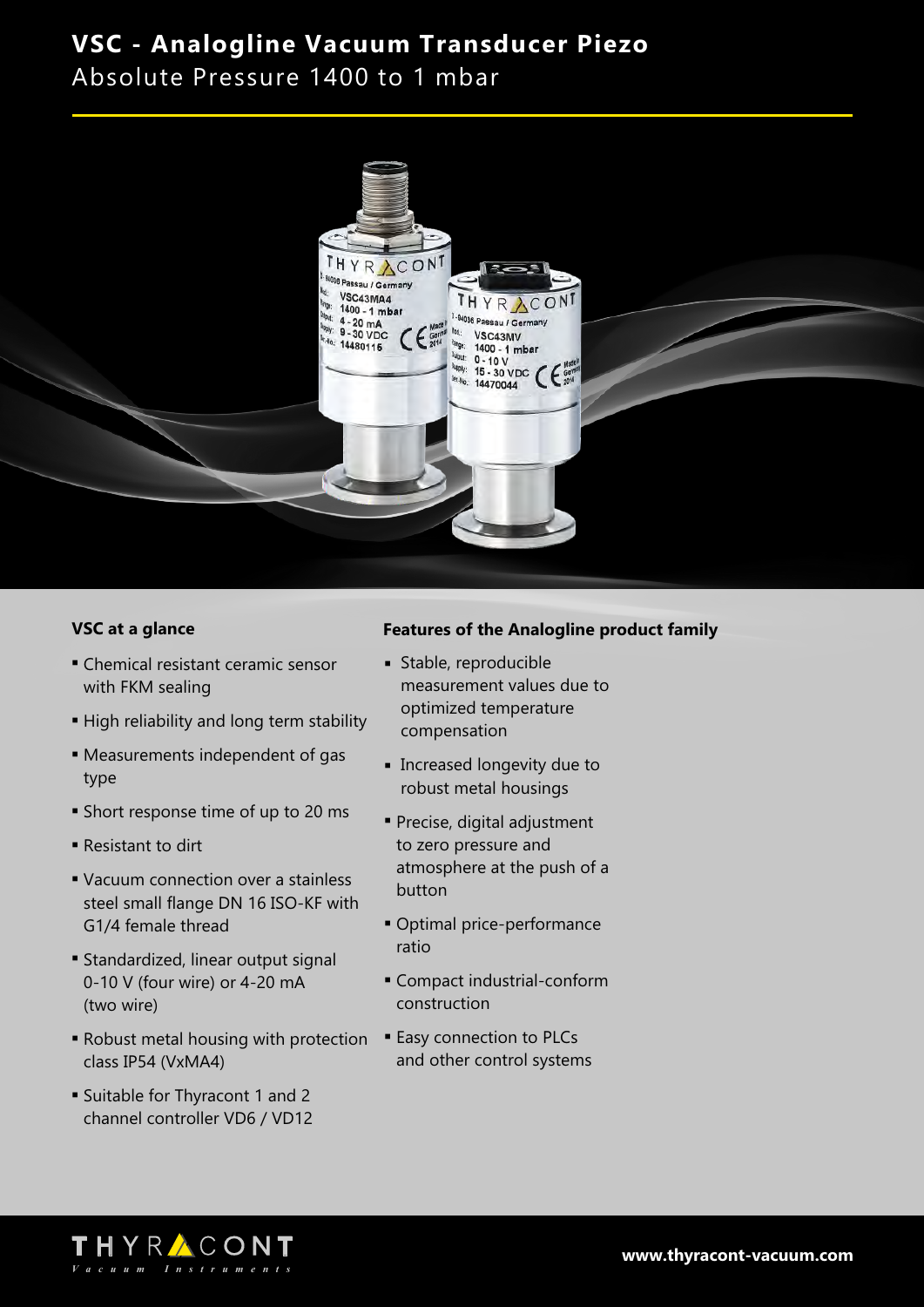Absolute Pressure 1400 to 1 mbar



#### **Technical Data**

| <b>Measuring Principle</b>   | Piezoresistive, independent of gas type                                                                                                                                                         |
|------------------------------|-------------------------------------------------------------------------------------------------------------------------------------------------------------------------------------------------|
| <b>Measurement Range</b>     | 1400 - 1 mbar (1050 - 1 Torr)                                                                                                                                                                   |
| Max. Overload                | 4 bar absolute                                                                                                                                                                                  |
| Materials with Vac. Contact  | Stainless steel 1.4305, Al <sub>2</sub> O <sub>3</sub> ceramic, FKM                                                                                                                             |
| Accuracy                     | $\pm$ 0.3 % full scale                                                                                                                                                                          |
| <b>Measuring Interval</b>    | 10 <sub>ms</sub>                                                                                                                                                                                |
| <b>Response Time</b>         | $< 20$ ms                                                                                                                                                                                       |
| Power Supply                 | 9 - 30 VDC (VSC43MA4)<br>15 - 30 VDC (VSC43MV)                                                                                                                                                  |
| <b>Electrical Connection</b> | M12 A, 5pole, male, lockable (VSC43MA4),<br>type Hirschmann, 6pole, male, lockable (VSC43MV)                                                                                                    |
| <b>Operating Temperature</b> | $+5+60^{\circ}C$                                                                                                                                                                                |
| Storage Temperature          | $-40+70°C$                                                                                                                                                                                      |
| <b>Output Signal</b>         | VSC43MA4: 4 - 20 mA, linear,<br>max. load resistor in $\Omega$ : RL = (supply voltage (V) - 9V) / 0,02 A<br>VSC43MV: 0 - 10 VDC, load > 10 $\Omega$<br>range 1.0 to 8.0 VDC, linear (5 mV/mbar) |
| <b>Vacuum Connection</b>     | Stainless steel small flange DN 16 ISO-KF with G1/4 female thread                                                                                                                               |
| <b>Protection Class</b>      | IP54 (VSC43MA4),<br>IP40 (VSC43MV)                                                                                                                                                              |
| Weight                       | 125 g (VSC43MA4), 120g (VSC43MV)                                                                                                                                                                |

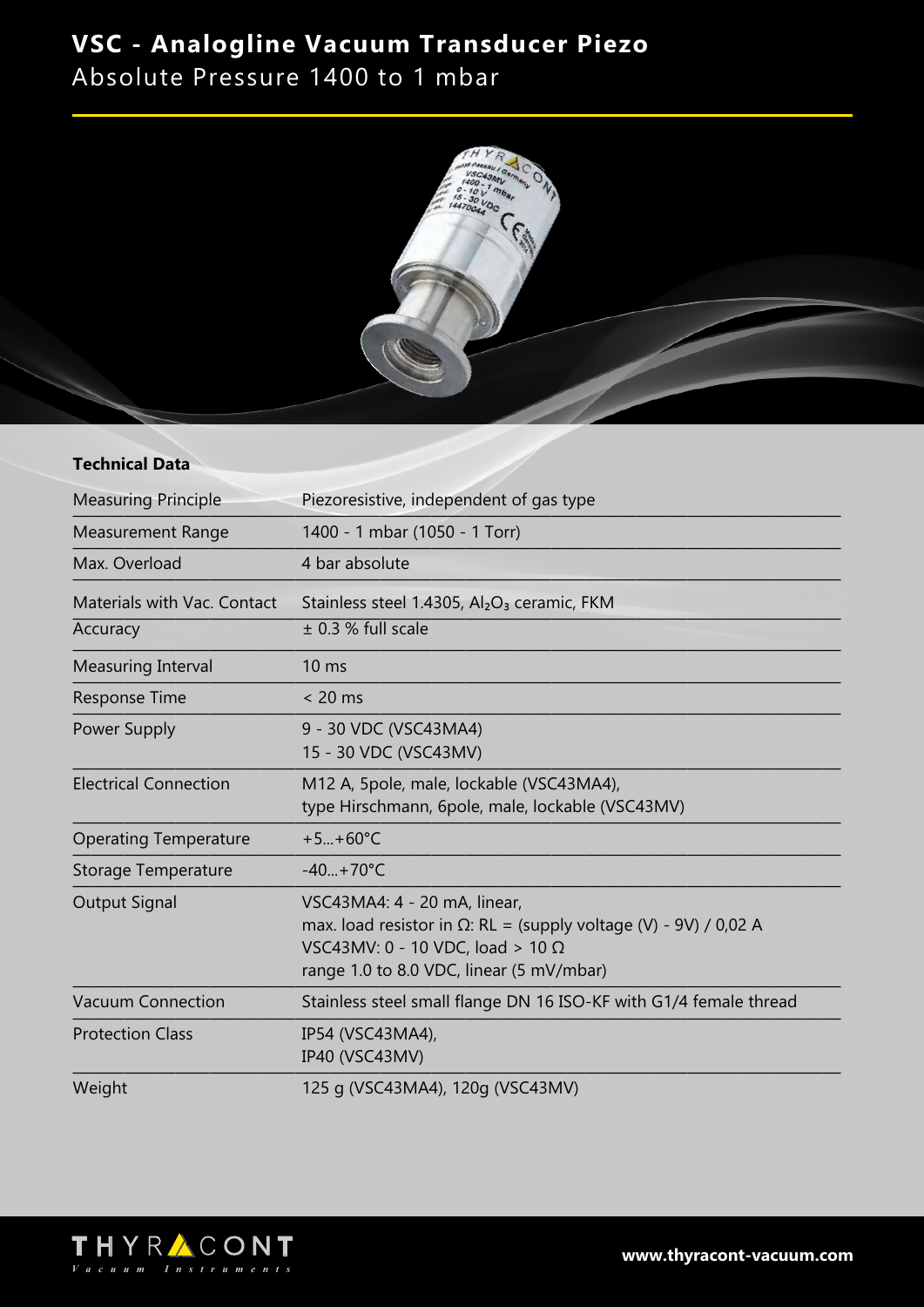Absolute Pressure 1400 to 1 mbar



#### **Dimensions in mm**





#### **Model designations**

|                         | • VSC43MA4 output 4 - 20 mA,<br>DN 16 ISO-KF flange, G1/4 female thread           |
|-------------------------|-----------------------------------------------------------------------------------|
| $\blacksquare$ VSC43MV  | output 1.0 - 8.0 VDC,<br>DN 16 ISO-KF flange; G1/4 female thread                  |
| $\blacksquare$ VD62P230 | Set (230 VAC) mit 1-Kanal-Controller<br>VD6S2230 + VSC43MA4 + Measuring cable 2 m |
| $\blacksquare$ VD122P   | Set mit 2-Kanal-Controller<br>VD12 + VSP43MV + measuring cable 2 m                |
| <b>Accessories</b>      |                                                                                   |

- <sup>n</sup> VD81SW1 Hose nozzle brass, nickel plated
- XB0500004 Mating plug, 5pole for VSC43MA4
- **\* XB0600002** Mating plug, 6pole for VSC43MV
- **W0509002** Measuring cable for VSC43MA4 with VD6, shielded, 2 m
- **W0509006** Measuring cable for VSC43MA4 with VD6, shielded, 6 m
- **W0606002** Measuring cable for VSC43MV with VD12, shielded, 2 m
- W0606006 Measuring cable for VSC43MV with VD12, shielded, 6 m

Further accessories as well as detailed information about our product family can be found in our Analogline brochure.